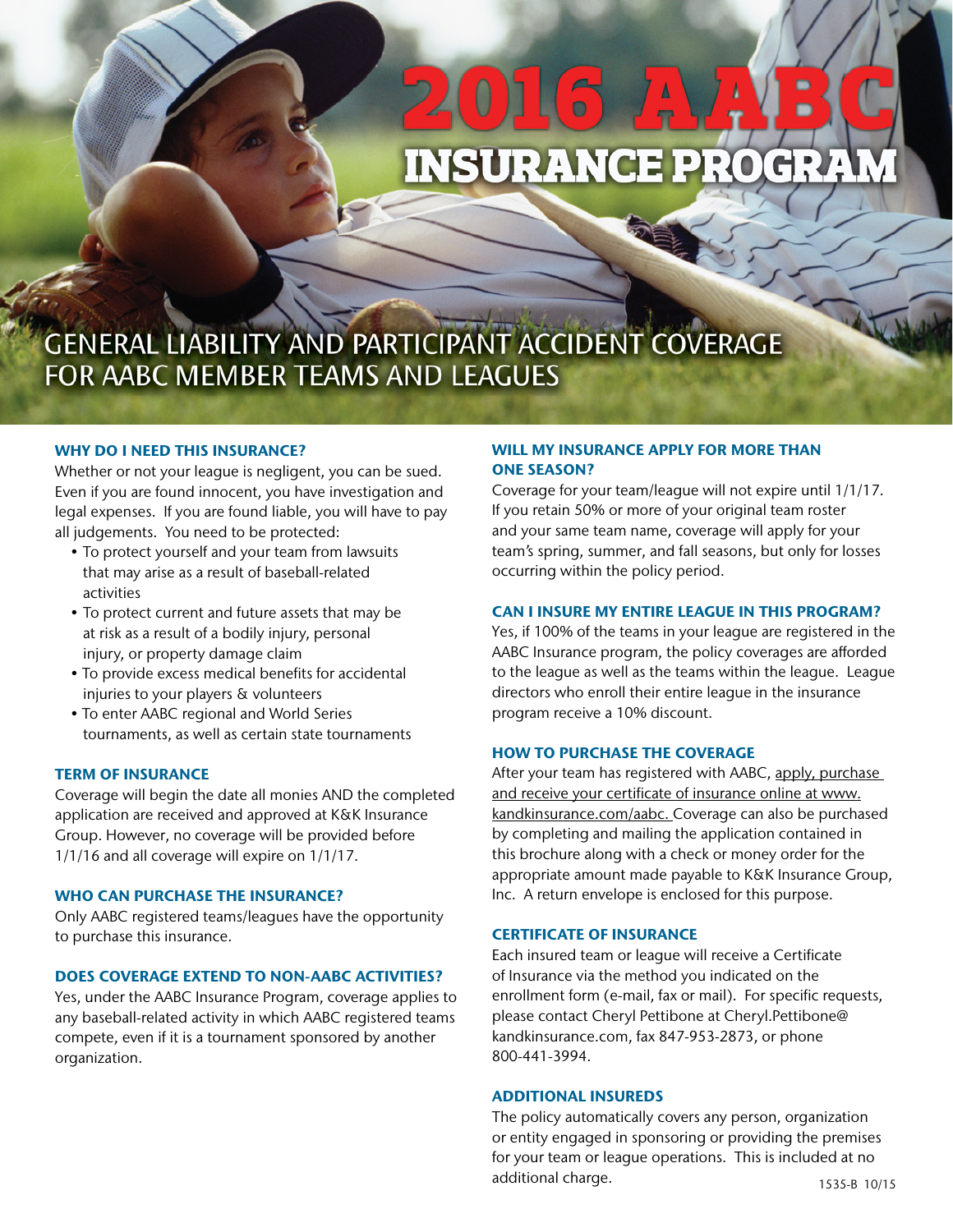# GENERAL LIABILITY INSURANCE PLAN

# WHO IS COVERED

AABC, Registered Umpires of AABC, Enrolled Teams and/or Leagues, AABC State Associations and Regional Tournament Organizers, and their Directors, Officers, Managers, Coaches and any volunteer workers of affiliated organizations while acting within the scope of their duties as such.



# POLICY LIMITS

| • General Aggregate                       | Not Applicable   |
|-------------------------------------------|------------------|
| <b>Per Occurrence</b>                     | 1,000,000*       |
| • Participant Legal Liability             | 1,000,000*       |
| • Products/Completed Operations Aggregate | 2,000,000        |
| • Damage to Premises Rented To You        | 300,000<br>\$    |
| • Medical Payments Expense                | 1,000<br>\$      |
| • Personal/Advertising Injury             | 1,000,000*<br>\$ |
| • Abuse/Molestation Per Occurrence        | 1,000,000<br>\$  |
| • Abuse/Molestation Aggregate             | 5,000,000        |
|                                           |                  |
|                                           |                  |

# \*\$2,000,000 Option is available to Teams & Leagues

Defense, investigative and other related costs are in addition to the limits of liability.

Policy limit applies per occurrence, regardless of the number of insureds on the policy, or number of persons or organizations who sustain injury.

# PROVIDES PROTECTION FOR

- Participant and Spectator Bodily Injury and Property Damage
- Claims resulting from injuries to participants
- Claims of libel, slander and wrongful eviction
- Claims from consumption or use of food products
- Liability assumed under written contract

# COVERED ACTIVITIES

- Try-outs
- Supervised Practices
- Baseball Games
- Participation in Tournaments
- Meetings
- Award Banquets
- Approved Fundraisers

# EXAMPLES OF EXCLUSIONS

- Property of others in the care, custody and control of insured, i.e. personal property of players, coaches, etc.
- Employment-related practices
- Losses arising from the ownership, use or maintenance of any automobile
- Intentional Acts
- Fireworks

 $\overline{C}$ 

 $\overline{C}$ 

- Amusement Devices, i.e. dunk tanks, inflatable devices, etc.
- Liquor Liability sale of alcoholic beverages
- Camps/Clinics involving participants that are not on your league and/or team roster

# Notes on Abuse/Molestation:

- The aggregate limit is a policy aggregate and applies as one limit to the teams, leagues and AABC.
- With respect to insured teams and leagues only, no coverage for Abuse or Molestation allegations will apply if there is no system in place to perform at least one of the following background checks:

1) Internet sexual offender registry checks on all persons with repeated access to youth. This check must be done on an annual basis. 2) Criminal background check by a third party vendor. This check must be done once upon initial employment, subcontracting or volunteering of a person with repeated access to youth and at least once every third year thereafter.

# Notes on Participant Legal Liability:

- All AABC insured teams/leagues must maintain a system to secure signed K&K Insurance approved Waiver and Release forms from team members and coaches on an annual basis (prior to the start of the season, including practices). If teams/leagues fail to enforce a system to secure and maintain valid waivers from all participants, the limit of liability for bodily injury claims from participants will be subject to a sublimit of \$250,000.
- Insured teams/leagues will be required to provide the insurer with a signed K&K Insurance approved Waiver and Release form at the time of claim.

| <b>ACCIDENT MEDICAL LIMITS</b> |  |
|--------------------------------|--|
| Class L                        |  |

| ٠         | <b>Excess Medical - Per participant</b> | \$ | 100,000 |
|-----------|-----------------------------------------|----|---------|
| $\bullet$ | Deductible - Per Claim                  | \$ | 100     |
| ass II    |                                         |    |         |
| ٠         | Excess Medical - Per participant        | \$ | 20,000  |
| $\bullet$ | Deductible - Per Claim                  | S  | 500     |
| ass III   |                                         |    |         |
| ٠         | <b>Excess Medical - Per Participant</b> | S  | 50,000  |
| ٠         | Deductible - Per Claim                  | S  | 250     |
|           |                                         |    |         |

Class I, II & III - Physical Therapy & Orthopedic Appliances are subject to a maximum benefit limit of \$1,000.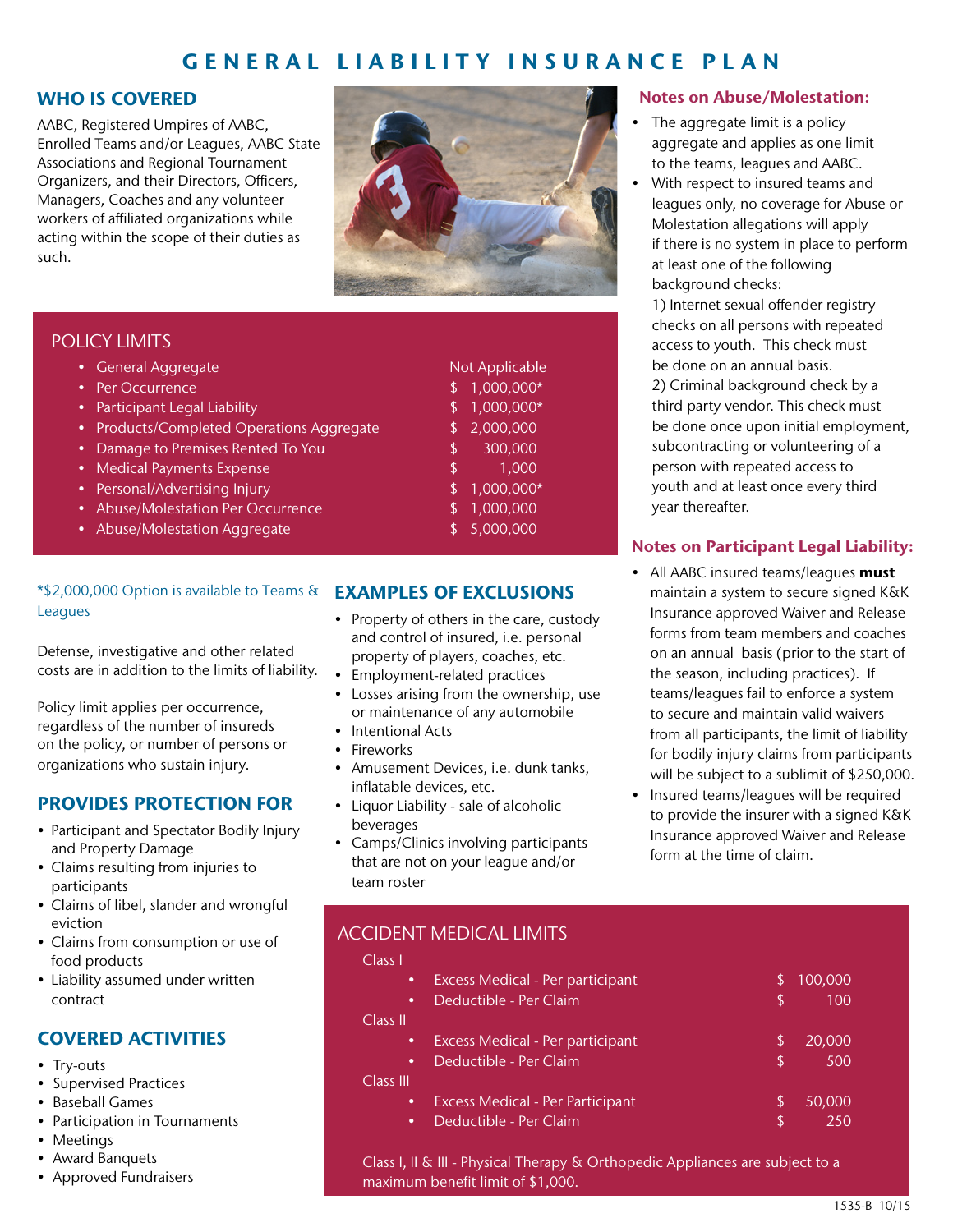# ACCIDENT INSURANCE PLAN

# INSURED PERSONS

- Class I Participating league or team players, coaches, managers and volunteers that belong to the following Policyholder divisions: Rod Carew, Roberto Clemente, Willie Mays, Jackie Robinson, Pee Wee Reese, Gil Hodges, Sandy Koufax, Nolan Ryan, Mickey Mantle, Ken Griffey Jr., Connie Mack and Don Mattingly, which are registered with the Policyholder and have paid the proper premium.
- Class II Participating league or team players, coaches, managers and volunteers that belong to the following Policyholder league division: Stan Musial, and who are registered with the Policyholder and have paid the proper premium.
- Class III Registered Umpires Coverage applies for AABC registered umpires while performing any baseball officiating activity.

# COVERED ACTIVITIES

- Class I & II Participating in any baseball game, practice, or tryout that is sponsored and supervised by a team or league registered with the Policyholder. Coverage includes group travel to and from such activities under the direct supervision of a team or league representative.
- Class III Performing in any baseball officiating activity.

# PROVIDES COVERAGE FOR

Covered medical expenses incurred within 52 weeks after an accident. Treatment must begin within 30 days of an accident. Coverage is provided on a secondary basis. If other valid and collectible insurance is in force, it must be used as primary. If no other coverage is in force, this coverage becomes primary. Deductibles will apply on a primary and excess basis.

# Covered Medical Expenses include the reasonable and customary charges for services and supplies such as:

- Treatment and care by a physician, surgeon, or registered nurse
- Hospital confinement or outpatient care in a hospital
- Emergency ambulance service
- Prescription drugs and medicines
- X-rays
- Dental Expenses, but only if required because of injury to sound, natural teeth

# EXAMPLES OF EXCLUSIONS

- The cost of eyeglasses, contact lenses or examinations for either
- Air travel, unless the insured is a passenger on a regularly scheduled flight of a properly licensed commercial airline
- Intentional self-destruction or an attempt at it, or intentional self-inflicted injury while sane or insane
- Declared or undeclared war
- Losses resulting from being intoxicated or under the influence of a narcotic unless it is administered on the advice of a doctor
- Losses resulting from sickness, disease, or bodily infirmity, or from any cause other than the accident

# \$20,000 ACCIDENTAL DEATH & SPECIFIC LOSS COVERAGE

If an insured person dies or loses his sight or limbs, during a covered event, a benefit will be paid upon proof that:

- The loss occurred within 52 weeks after the injury, and
- The loss was a direct result of the injury

| <b>Type of Loss</b>     |     | <b>Benefit</b>      |
|-------------------------|-----|---------------------|
| l ife                   | \$  | 20,000              |
| Both hands or both feet | \$  | $\overline{20,000}$ |
| Sight of both eyes      | \$  | 20,000              |
| One hand and one foot   | \$  | 20,000              |
| One hand or foot and    | \$. | 20,000              |
| sight of one eye        |     |                     |
| One hand or one foot    | \$  | 10,000              |
| Sight of one eye        | \$  | 10,000              |
| Speech or Hearing in    | \$  | 10,000              |
| both ears               |     |                     |

Loss of a hand or foot is actual severance through or above the wrist or ankle joint, or total and irrecoverable loss of use of these members as a result of damage to the tissue of that member.

Loss of sight, speech or hearing is total and permanent loss.

A maximum of \$20,000 will be paid under this benefit if an insured person suffers more than one loss.